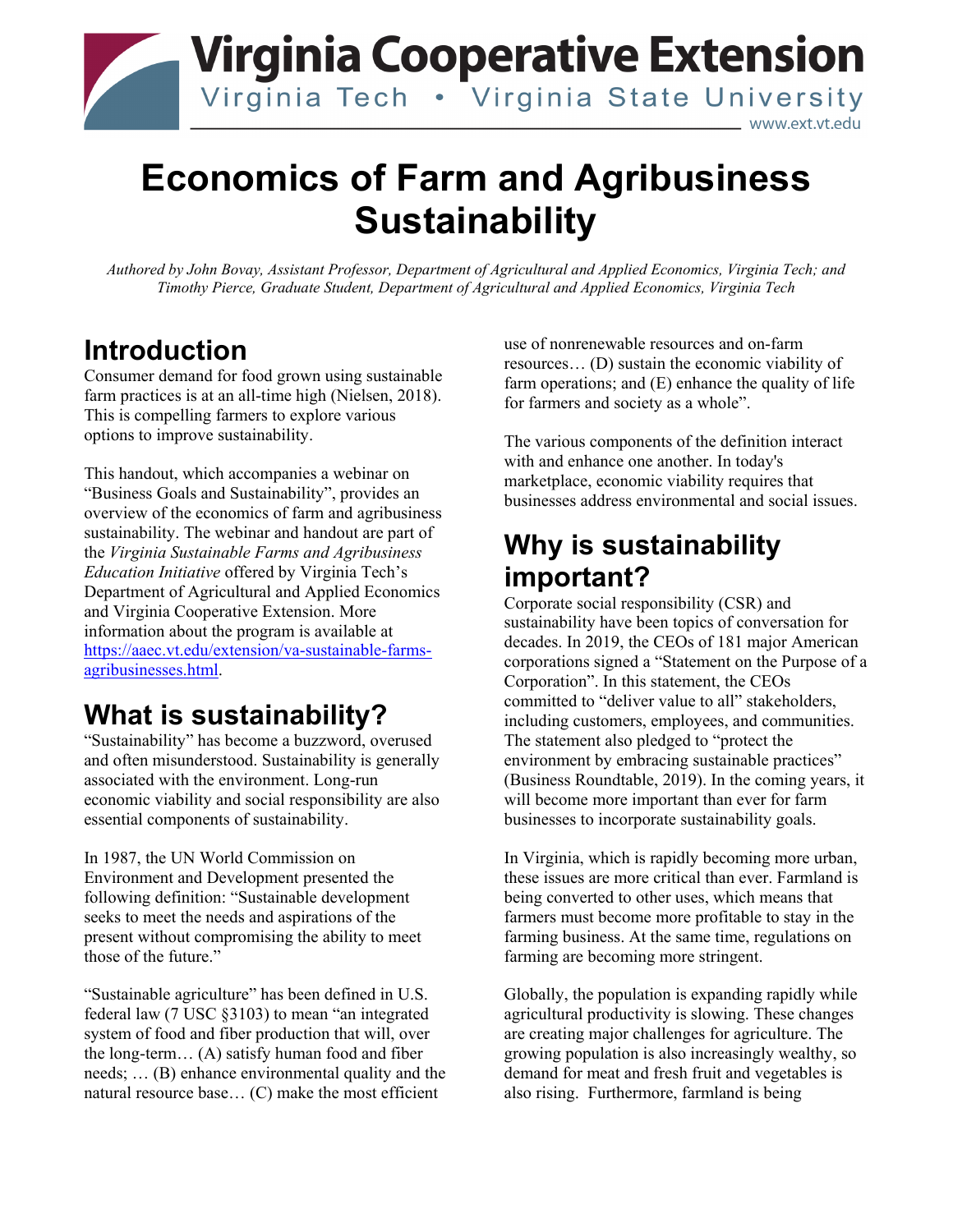converted into other uses in many places. In other places forests, which help to slow climate change, are being converted into farmland. These challenges have made environmental sustainability more critical than ever.

#### **What kinds of issues relate to farm and agribusiness sustainability?**

The most essential component of sustainability is long-run economic viability. Long-run economic viability is intricately connected with environmental and social impacts. A sustainable farm is one that the owner's great-granddaughter would be happy to inherit—not just content to inherit, but happy to inherit. To preserve a farm's value over many decades, efficient production practices must be adopted. A farm's soil and water resources should be conserved. Farm operators should consider marketing particularly desirable attributes of their products. Attention should be paid to ensuring that farm workers and operators maintain good quality of life. Policymakers should also consider the aesthetic value of open farmland (as compared with housing or other uses). It is also important to consider the affordability of food and the economic viability of rural communities.

For a more in-depth discussion of sustainable agriculture and practices that can be used to improve sustainability, please see Feenstra et al. (undated).

#### **What are the main economic challenges facing farms and agribusinesses?**

Throughout the 20th and 21st centuries, farms have become more efficient and consolidated (Sumner, 2014). This consolidation has led many farm families to leave the industry. Often, they sell their farmland for development of housing and move into urban areas. To remain competitive, farms must invest in expensive equipment that can help improve efficiency. Farms may also have to consider rebranding and diversifying their marketing channels. New marketing strategies may include

selling directly to consumers. Many farms have also successfully transformed their businesses into agritourism operations.

#### **What are the main environmental impacts of agriculture?**

The main environmental impacts of agriculture include water, soil, and air pollution. In addition, expansion of agriculture and runoff from existing farms threaten wildlife habitat. Furthermore, soil erosion threatens the viability of agriculture. Runoff from farms can also lead to dead zones in offshore areas such as the Gulf of Mexico.

#### **What are the main socialresponsibility challenges facing the farm and food industries?**

Some of the main social-responsibility challenges include food affordability and ensuring a safe, healthy, and nutritious food supply. The continued viability of rural communities is essential to ensuring that future generations will remain in agriculture. Safe working conditions are especially important in light of the COVID-19 pandemic (Taylor et al., 2020).

#### **What are some solutions to improving agricultural sustainability?**

Farms and agribusinesses can improve their sustainability by adopting environmentally friendly and socially responsible production practices. Farmers may want to consider adopting no-till or low-till agriculture to improve soil conservation. They may also consider precision agriculture to improve efficiency of water and chemical use. By setting aside land for wildlife habitat, farms can improve water quality and may also benefit from USDA payment programs (CRP and CREP). Other practices, like crop diversification and planting cover crops may generate environmental benefits. Farmers may also consider producing renewable energy by installing solar panels on buildings. Other